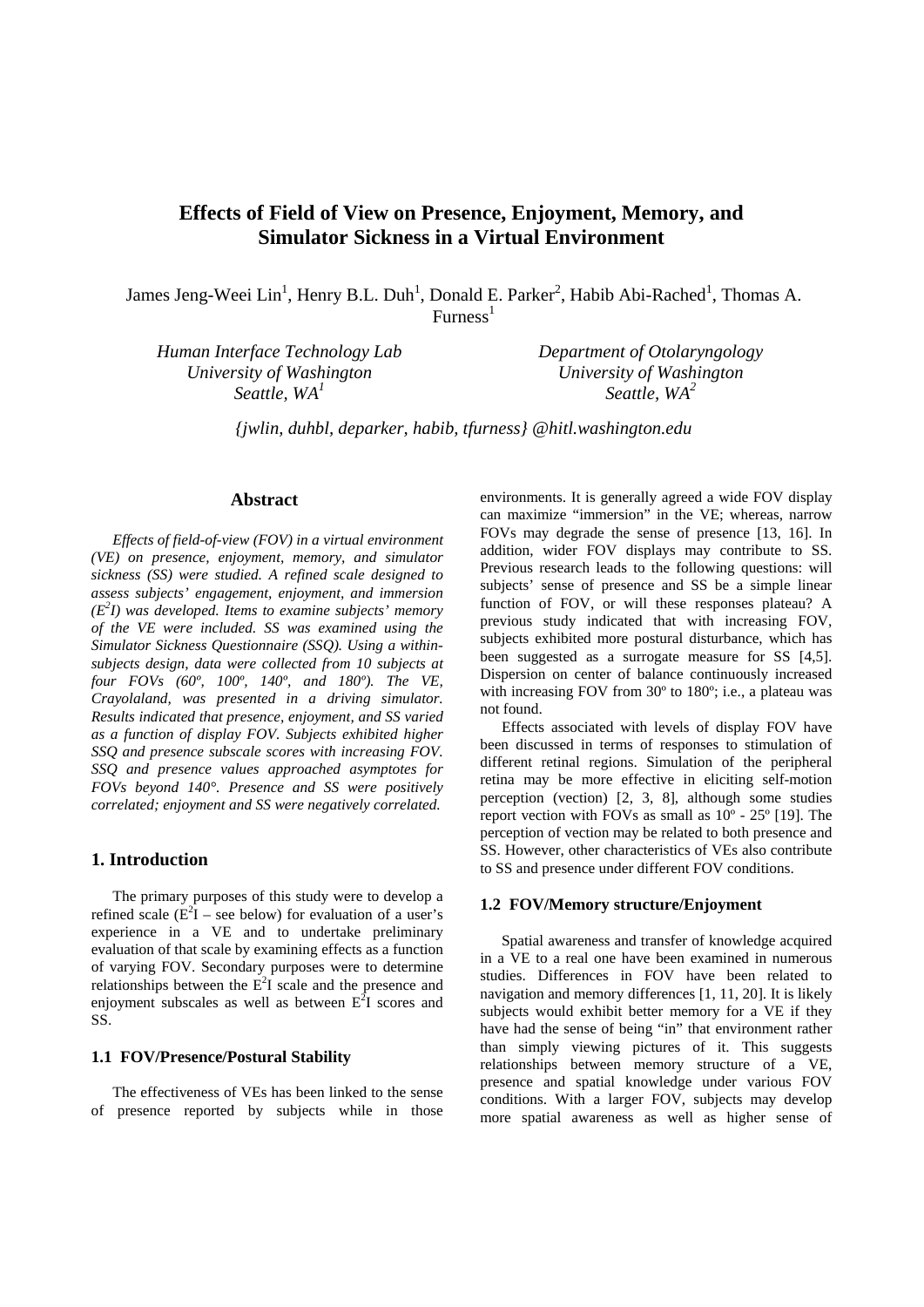presence, and consequently they may exhibit better memory structure of that VE [18]. The memory test itself could focus subjects' attention on the VE and therefore enhance the sense of presence.

Nichols, Haldane, and Wilson studied relationships among presence, enjoyment, and SS during exposure to a VE [12]. They hypothesized that subjects who enjoyed participating in the VE would report higher presence and lower SS. Their results suggested that presence adds to the enjoyment of the VE; a significant correlation between SS and enjoyment was not found. However, a subsequent study described in an unpublished doctoral dissertation did find a negative correlation between SS and enjoyment – see  $[12]$ .

# **1.3 E<sup>2</sup> I Scale Development**

The  $E^2I$  scale was developed to assess "engagement, enjoyment, and immersion" experienced by subjects in a VE. Following Witmer and Singer's [21] approach to the concept of presence, engagement indicates the degree to which the subjects' attention is directed to the VE, similar to when one is engrossed in a novel or movie. Immersion is the experience that one is wrapped in a surround, similar to being inside an elevator. Enjoyment is the feeling of pleasure or contentment during the VE experience. The memory test was designed as one of the contributors to presence.

To examine engagement and immersion, 9 items were developed or modified based on the well-known presence questionnaires described by Singer and Witmer [14] and by Slater, Usoh, and Steed [15]. These items were constructed based on four factors associated with the concept of presence – sensory factor (SF), distraction factor (DF), realism factor (RF), and control factor (CF) [21]. These 9 items and their associated factors were as follows. (Crayolaland is the name of the VE we used.)

- 1. How much did looking at Crayolaland (the VE) involve you, i.e. how much did the visual scene attract your attention? (SF)
- 2. To what extent did events such as noise occurring outside Crayolaland distract your attention from Crayolaland? (DF)
- 3. How compelling was your sense of objects moving through space? (SF, RF)
- 4. How consistent were experiences in the virtual environment; i.e., to what extent did you feel as though you were actually moving through Crayolaland? (SF, RF)
- 5. How completely were you able to actively survey or search the environment using vision? (SF, RF, CF)
- 6. Were you involved in the memory task to the extent that you lost track of time? (DF)
- 7. How much did you have a sense of "being there" in the virtual environment? (SF, RF)
- 8. During the time of the experience, which was strongest on the whole, your sense of being in the driving simulator room or in Crayolaland? (SF, DF, RF)
- 9. Structure of memory. (SF, RF, CF)

For item 9, memory structure, the score for was determined by subjects' performance on the memory test. This test was based on the postulate that people exhibit better memory structure for an environment, whether real or virtual, if they have been "in" the environment rather than simply viewing pictures of it. Previous research [18] suggests that memory structure for a VE may include the following dimensions – types, shapes, colors, relative locations, relative sizes, and event sequences. In this study, questions addressed each dimension of the subjects' VE memory structure. Each dimension included 4 different questions, one for each of the 4 trials. An example of the questions in "shape" category is shown in Figure 1. This question concerned the shapes of the mountains depicted in Crayolaland. For this example, the correct answer is "C." Some options such as "A" and "B" look similar to "C"; whereas, the other options, "D" and "E," are less similar. Therefore, for each question, the responses were categorized at three ordinal levels: "perfect, " "partial," and "poor."



**Figure 1.** One example of memory questions.

The third  $E^2I$  component, enjoyment, was based a pleasure factor (PF), and satisfaction factor (TF). The five enjoyment items were as follows.

- 10. To what degree did you feel sad when the experience was over? (PF)
- 11. How much did you enjoy yourself during the experience? (PF, TF)
- 12. Would you like to repeat the experience you just had? (TF)
- 13. How interesting was your experience in Crayolaland? (PF)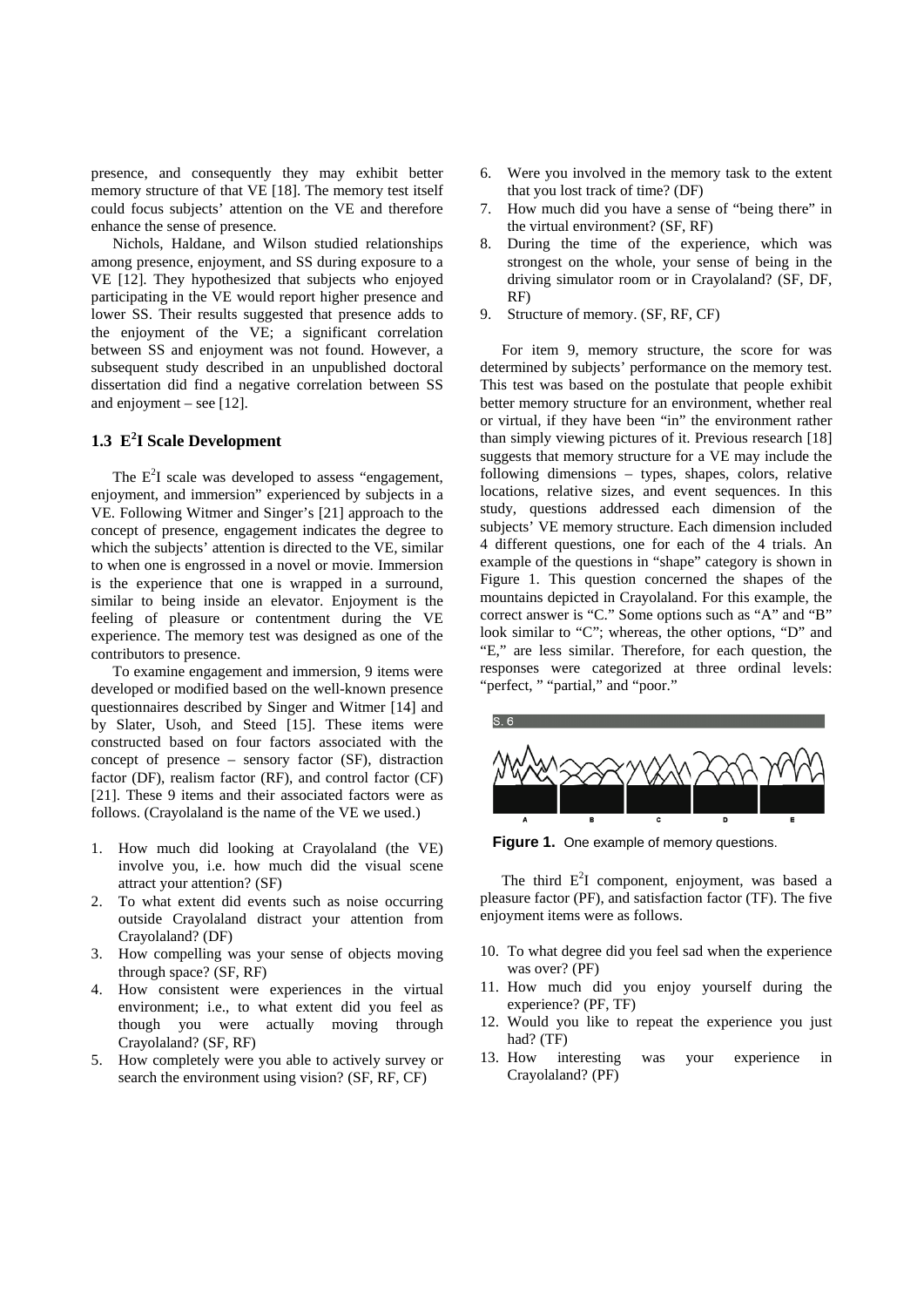

**Figure 2.** Equipment setting. The left figure shows the top view, and the right figure shows the back view of the setting and the close view to the subject's posture in the experiment.

14. How much would you be willing to pay to have a similar experience? (TF)

Subjects' ratings on 7-point scales for 13 of the 14 items plus the memory structure scores (item 9) were used to calculate the total  $E^2I$  score. Low scores were associated with less engagement, immersion, enjoyment, and so on. Items were weighted equally. In addition, separate subscale scores were determined for presence (items 1-8), enjoyment (items 10-14) and memory structure (item 9).

#### **1.4 Questions and Hypothesis**

Effects of FOV on responses in a VE were examined. We hypothesized that subjects'  $E^2I$  scores would increase with increasing FOV. We also hypothesized that subjects' would report more SS with increasing FOV. Regarding relationships among the  $E^2I$  scale, its subscales and SS, we hypothesized that presence and enjoyment would be positively correlated, that presence and SS would be positively correlated, and that enjoyment and SS would be negatively correlated.

# **2. Method**

#### **2.1 Subjects**

10 subjects, 5 women and 5 men, ages 20 to 31, were recruited from the Human Interface Technology Laboratory subject pool. None reported a history of auditory disturbance, balance disorders, back problems,

or high susceptibility to motion sickness. All subjects reported that they had normal or corrected vision. Subjects were paid \$15 for participating in the experiment. An additional 25 cents was awarded for each correctly answered memory question. The protocol was approved by the University of Washington Human Subjects Review Committee.

#### **2.2 Apparatus**

We used a Real Drive driving simulator (Illusion Technologies International, Inc.) including a full-size Saturn car (General Motors Company), 3 800 x 600 pixel Sony Superdata Multiscan VPH-1252Q projectors, and 3 230 x 175 cm screens. A virtual world (Crayolaland) was generated by the CAVE software library (developed at the EVL, University of Illinois, Chicago) using a Silicon Graphics Onyx2 system. Crayolaland is a cartoon world that includes a cabin, pond, flowerbeds, and a forest. Additional software permitted inputs from a controller and replay of prerecorded trajectories through Crayolaland. Continuous roll axis oscillation could be added to the motion trajectory. The computer-generated images were presented on the three screens as a panoramic scene and subtended a 220º horizontal FOV. The scene was presented in stereo using CrystalEyes stereo glasses (StereoGraphics Inc.) that alternatively masked the left and right lenses. Subjects sat in the car on a balance plate that automatically calculated dispersion around the center-of-balance based on signals generated by force sensors under the plate. The experiment environment is illustrated in Figure 2.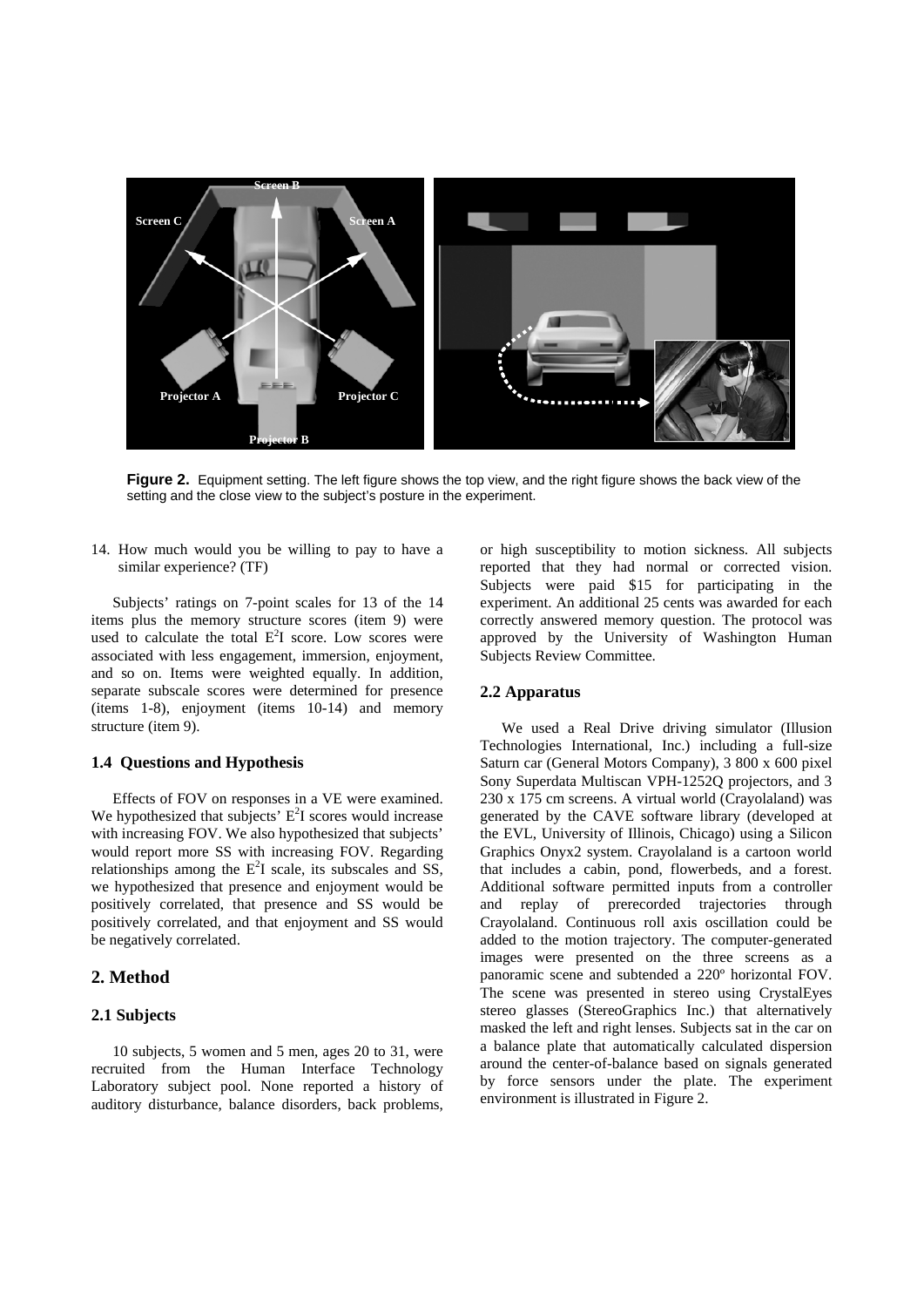

**Figure 3.** Mean and standard error of E<sup>2</sup>I scores as a function of FOV.



Figure 4. Mean and standard error of LN(SSQ) scores as a function of FOV.

#### **2.3 Procedure**

Subjects were "driven" through the Crayolaland VE along a quasi-circular trajectory that included left and right turns (yaw movements) as well as forward and rearward translations. A pre-recorded 120-sec trajectory around the VE was presented at each of 4 different FOVs  $(+/-30^{\circ}, +/-50^{\circ}, +/-70^{\circ})$  and  $+/-90^{\circ}$  from the center of the visual field). All subjects experienced all 4 FOV conditions. To make the experience more provocative, continuous roll oscillation at 0.2 Hz was combined with the motion path, and stereo graphics were used. To vary the experience, 4 different starting points were selected randomly (without replacement) for the 4 FOV conditions.

The experiment sequence was as follows.

- 1. Instructions; pretest SSQ [9]; 2-min practice trial, during which subjects saw a motion trajectory through the VE on a desktop monitor; pre-test questionnaires including the  $SSQ$  and the  $E^2I$  questionnaire (excluding the memory structure questions).
- 2. Four 2-min experimental trials during which subjects were exposed to each of the 4 trajectories in each of the 4 FOV conditions. Following each trial, subjects completed the SSQ and the  $E^2I$  questionnaire (including the memory structure questions).

Each experiment took 1 to 1.5 hours. Subjects were randomly assigned, without replacement, to 1 of the 24 orders of the 4 trajectory starting points and 1 of the 24 orders of the 4 FOVs. Between trials, subjects rested for at least 5 min or until any SS symptoms associated with the previous trial had returned to baseline.

#### **3. Results**

A repeated measures multivariate analysis of variance (MANOVA) was calculated to determine the effects of FOV. Diagnostic tests for MANOVA were performed to examine the normality and homogeneity of variance assumptions on the  $E^2I$  and SSQ data. Based on the normal quantile-quantile plots, the residual plots, and the Levene's test of equality of error variances, a logarithmic transformation of the SSQ scores was performed to satisfy the assumptions of the analyses. The resulting MANOVA shows that a main effect of FOV on a linear combination of the two dependent variables,  $E^2I$  and LN(SSQ), was significant statistically [Wilks' Lambda  $= .032$ , F(6,4)  $= 20.312$ , p  $= .006$ ]. Subjects' responses differed significantly across FOV levels.

Further, we analyzed FOV effects on each of the dependent variables using repeated measures univariate analysis of variance (ANOVA). These results are summarized in Figures 3 and 4. With increasing FOV, subjects exhibited increased scores for  $E^2I$  [F (3, 27) = 5.941, adjusted dfs =  $(2.022, 18.200)$ , p = .010, observed power = .819] and logarithmic SSQ [F  $(3, 27) = 10.598$ , adjusted dfs =  $(1.840, 16.564)$ , p = .001, observed power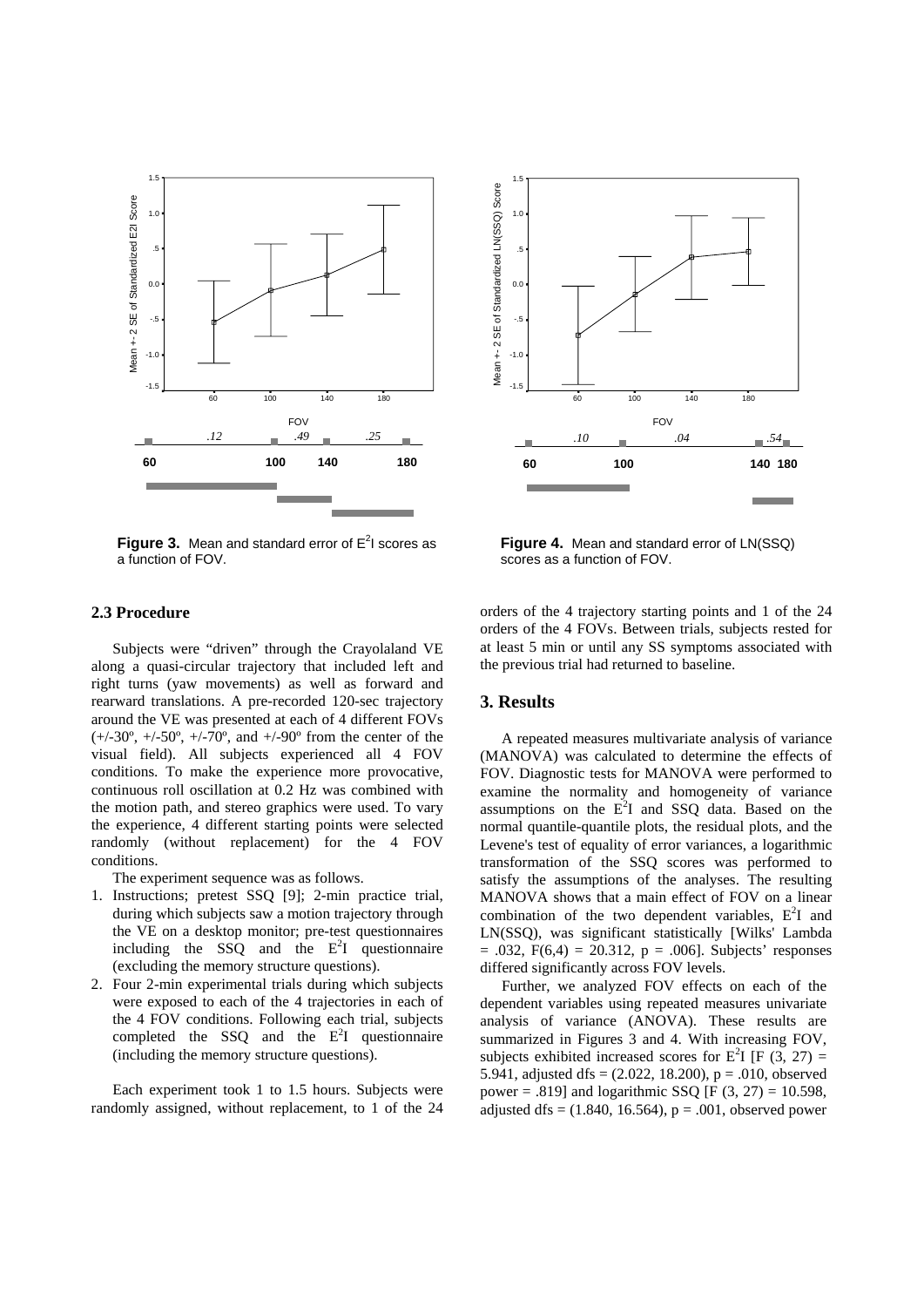= .963]. The results of post hoc analysis using the Least Significant Difference multiple comparisons method are showed in Figures 3 and 4. A bar connects those intervals *not* significantly different at the .05 level. The numbers above the bars are the p values for the adjacent intervals. The post hoc analysis for the  $E^2I$  scores showed that pairwise comparisons are significant [p < .05] except for all the adjacent treatment levels. For the logarithmic SSQ scores, post hoc analysis showed that all pairwise comparisons are significant  $[p < .05]$ except for two treatment level pairs, the 60° versus 100° and 140° versus 180°, of which the responses on 140° versus  $180^\circ$  are closer to each other  $[p = .54]$ .

#### **4. Discussion**

All the data showed the same trend – with increasing FOV, subjects reported more SS as well as increased  $E^2I$ scores. The engagement and immersion components of the  $E<sup>2</sup>I$  scale were designed to capture the concept of presence. Therefore, for the following analyses, this subscale is labeled presence. The second subscale is labeled "enjoyment." Memory task scores were included in the presence subscale and were also calculated separately.

Pearson correlation coefficients for the total  $E^2I$ scores and the presence and enjoyment subscale scores are exhibited in Table 1. SSQ scores are also included. As expected, presence and enjoyment subscale scores were positively correlated with the total  $E^2I$  scale at the 0.01 level. The two subscales were not significantly correlated, which suggests they may measure different dimensions of subjects' experience in the VE. However, further analysis suggests that the presence and enjoyment subscales may be related to one another.

Examination of relationships among the  $E^2I$  scale, its subscales and SSQ suggests an interesting model. SSQ scores were correlated positively with the presence subscale and negatively with the enjoyment subscale. Possibly, when subjects experience a sense of presence in the VE, they may also experience motion sickness or SS to a some degree. However, increasing SS may reduce enjoyment. Consequently, we see a positive correlation between presence and SS and a negative correlation between enjoyment and SS. Failure to observe a relationship between the total  $E^2I$  scores and SS may be attributed to opposing influences of SS on the presence and enjoyment subscales. Of course, distinguishing between a causal versus and a correlational relationship is difficult. Underlying structure and the cause effect relationships among SS, presence, and enjoyment should be explored in future studies.

Table 1 also shows the relationships between performance on the memory test and the other scores. The correlations between memory test scores and both the total  $E^2I$  scale and the presence subscale are highly significant. This suggests subjects may have developed better memory structure for the VE when they had a stronger sense of presence. However, the conclusion that high presence contributed to superior memory task performance may not be warranted. It has been noted previously [1,11] that information from a VE becomes more limited as FOV decreases. On the other hand, the memory task and the associated 25 cent awards for correct answers may have enhanced subjects' attention to the VE. (Subject often asked about the best previous memory test score and strove to beat that score.) To the extent that subjects became active observers of the VE, it is very likely they would be more engaged and develop a stronger senses of presence.

| (n=40).         |                          |                 |          |            |               |
|-----------------|--------------------------|-----------------|----------|------------|---------------|
|                 | $\mathbf{E}^2\mathbf{I}$ | <b>Presence</b> | Enjoy    | <b>SSQ</b> | <b>Memory</b> |
| $E^2I$          |                          | $.819**$        | $.482**$ | .080       | $.530**$      |
| <b>Presence</b> |                          |                 | $-.109$  | $.437**$   | .484**        |
| <b>Enjoy</b>    |                          |                 |          | $-.527**$  | .178          |
| <b>SSQ</b>      |                          |                 |          |            | .216          |
| <b>Memory</b>   |                          |                 |          |            | --            |

Table 1. Pearson Correlations of scores in E<sup>2</sup>I scale, presence set, enjoyment set, SSQ, and memory task  $(n=40)$ .

\*\* Correlation is significant at the 0.01 level (2-tailed).

The relationships shown in Table 1 suggest more refined examination of FOV effects. Effects of FOV on the presence subscale, memory scores, and the enjoyment subscale are shown in Figures 5, 6, and 7. Based on repeated measures ANOVAs, the main effect of FOV was significant for the presence subscale [F (3,  $27$ ) = 11.910, adjusted dfs = (2.045, 18.403), p < .001, observed power = .987] and memory scores  $[F(3, 27) =$ 3.726, adjusted dfs =  $(2.710, 24.391)$ , p = .028, observed power = .710]. However, the main effect of FOV on enjoyment scores was not significant  $[F(3, 27) = 1.093]$ , adjusted dfs =  $(1.526, 13.737)$ , p = .345, observed power  $= 1861$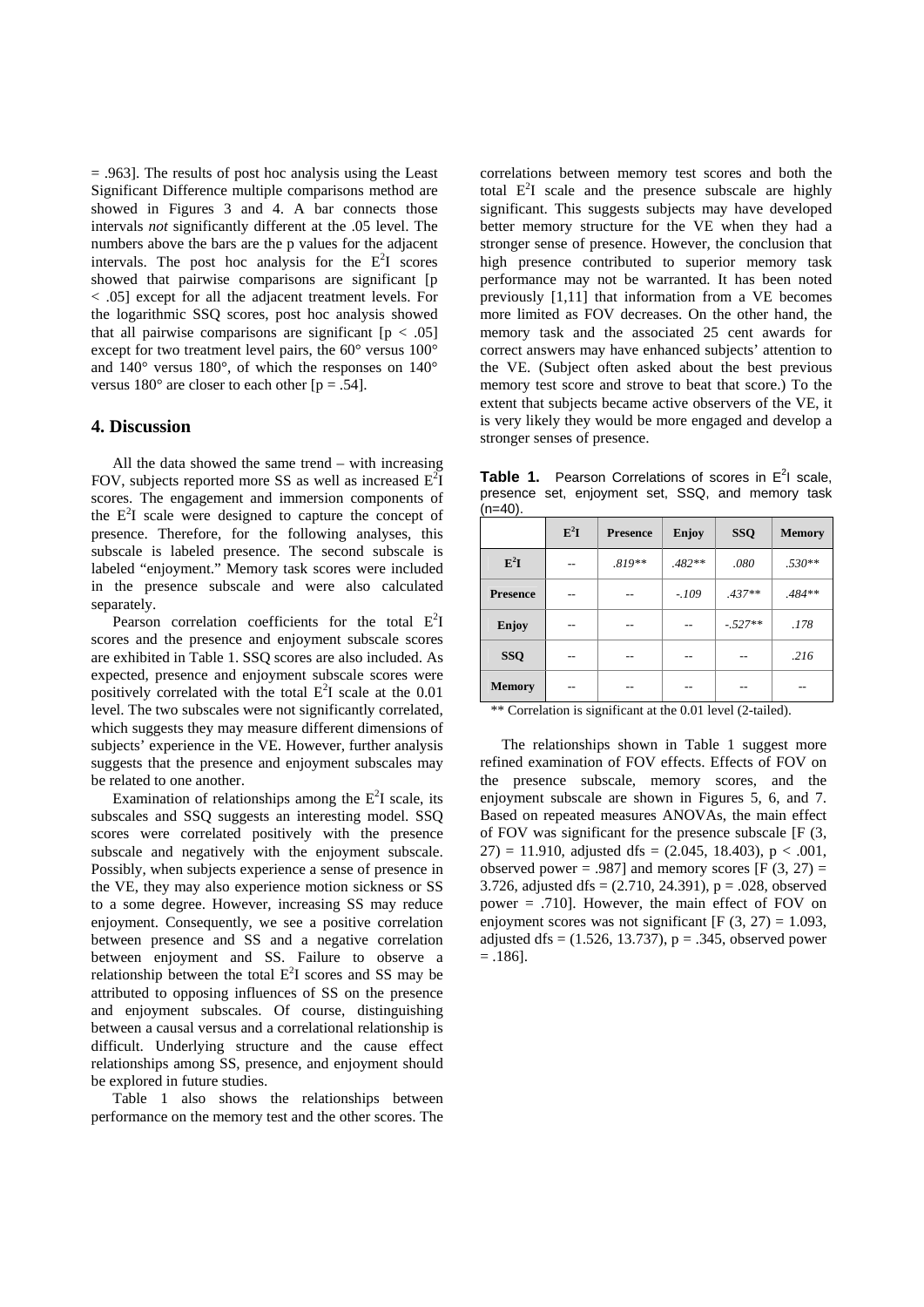

presence subscale as a function of FOV. memory task as a function of FOV.

Using the Least Significant Difference multiple comparisons method for presence subscale scores, 60° was significantly different from 100°, 140°, and 180°, and 100° was different from 180°. As shown in Figure 5, the differences between each pair of adjacent FOV intervals became smaller with increasing FOV. Comparing this result to that for logarithmic SSQ (Figure 4), both measurements indicate that responses to 140° and 180° were very similar. This suggests that subjects didn't respond differently on the presence subscale and SSQ beyond 140° FOV, although the average scores were slightly larger at 180°.

In general, sizes of changes for the dependent variables decreased with increasing FOV; i.e., the curves appeared to plateau, to reach asymptotes. This may be due in part to characteristics of human eyes. First, rod and cone receptors are distributed very differently in the retina, and different receptors mediate different visual perceptions. In terms of acuity, the all-cone fovea in the center of the retina permits high visual acuity; the rodrich peripheral retina has lower visual acuity since the rods' convergence decreases their ability to resolve details [6,17]. Visual acuity may contribute to the sense of presence, which would be associated with the central visual field. Secondly, each eye has an individual FOV of 150° horizontally. The overlap region (binocular FOV) in the center averages 120° with 30°-35° monocular vision on each side. The combined horizontal



**Figure 5.** Mean and standard error of scores in **Figure 6.** Mean and standard error of scores of

FOV is about 180°. In this study, when the FOV levels increased beyond 120° (140° and 180°), it is likely that subjects' responses were reduced because they were mediated by monocular, non-stereo perception, even though the visual stimuli were in stereo for all experimental conditions. The trend that differences between intervals became smaller as FOV increased was also apparent for the memory scores. However, for the memory task, subjects' performance was very similar at 100°, 140°, and 180°. This may be due to the large variance for the data at 140°.

Only the enjoyment subscale failed to exhibit significant differences across FOVs (Figure 7). As shown in Table 1, the enjoyment subscale was negatively correlated with SSQ at a highly significant level [p< .001]. SSQ scores increased with increasing FOV. As SS became worse, it is likely that enjoyment scores would gradually decrease as shown in Figure 7. However, this relationship is neither significant nor consistent. It suggests that in addition to SS, other factors may contribute to enjoyment. One candidate may be the independent variable, FOV, itself. The effect of FOV on enjoyment should be in the direction opposite to that from SS and therefore confounded by SS. The variability of enjoyment scores may be due to the conflicting influences of SS and FOV. The change of mean enjoyment scores between 140° to 180° provides a clue to a possible confounding effect. Although SSQ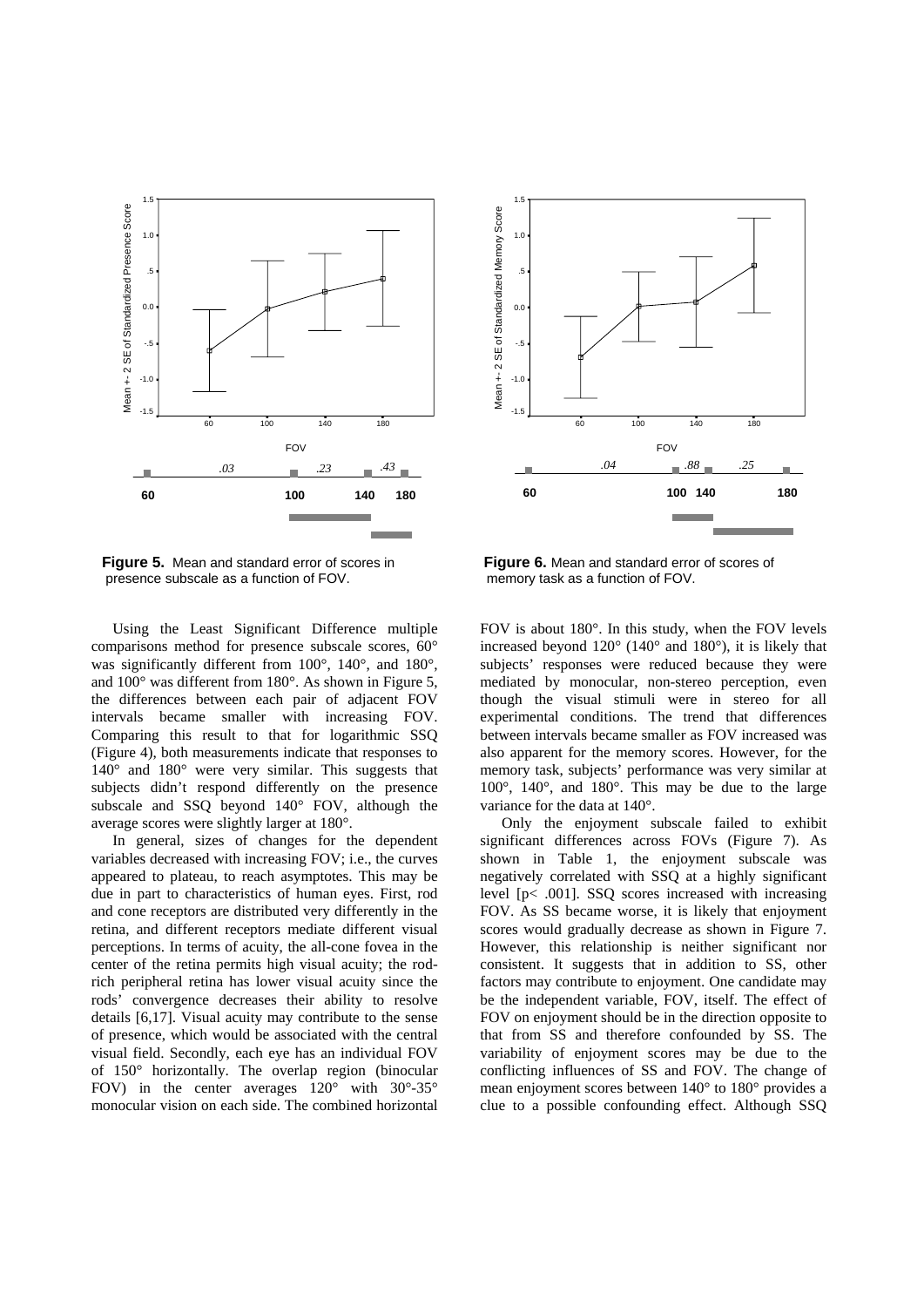scores at  $140^{\circ}$  and  $180^{\circ}$  were nearly the same, the mean enjoyment scores exhibited a large and somewhat puzzling increase across this interval.

Basically, the results support our hypotheses regarding FOV effects on  $E^2I$  and SSQ scores.  $E^2I$  scores increased with increasing FOV. However, not all of the subscales exhibited this effect significantly. The positive correlation between the presence subscale and FOV confirmed previous research described in Section 1.2. The enjoyment subscale, however, failed to exhibit a significant difference across FOV, although the data suggest a complex relationship between FOV and enjoyment, as discussed above. The negative correlation between SS and FOV supported our hypothesis as well as results from previous studies [7, 10, 12].

The results supported our hypotheses of a positive correlation between presence and SS and a negative one between enjoyment and SS. However, a significant correlation between presence and enjoyment was not found. This differs from the study by Nichols et al. [12] and may be due to differences in the subjects' tasks in the two studies. In their study, subjects searched for blocks in a virtual room and placed them in defined locations; whereas, subjects in our study sat in a car and acted as observers performing the memory task instead of actively "driving" the car on their own. It is very likely that the feeling of enjoyment in a highly interactive VE, such as that used by Nichols et al. would be stronger than in a low interactive VE, such as the one we used. Further, it may be that SS symptoms reported by subjects in a highly interactive VE would be less because of their greater involvement and excitement. This suggests an interesting avenue for our future research - exploring the effects of interactivity in VEs. We suggest relationships among presence, enjoyment, and SS may be significantly changed under different levels of interactivity.

All 14 items of the  $E<sup>2</sup>I$  scale were weighted equally for the analyses in this study. As these items may measure heterogeneous dimensions for the concepts of presence and enjoyment, factor analysis will be performed to identify possible underlying dimensions in the measurement scales when the size of the data set permits.

#### **5. Conclusion**

A refined scale to assess users' experiences in VEs was developed. The  $E^2I$  included presence and enjoyment subscales as well a memory structure test. This scale was evaluated by examining effects as a function of varying FOV in the VE. Relationships between total  $E^2I$  scale scores, presence and enjoyment subscale scores, and scores from the SSQ were examined.



**Figure 7.** Mean and standard error of scores in enjoyment subscale at different FOVs.

The results from this experiment indicated that presence enjoyment, and SS varied as a function of display FOV. Subjects exhibited higher SSQ and presence subscale scores with increasing FOV. Sizes of changes of effects on presence and SS decreased with increasing FOVs. Differences for FOVs beyond 140° were small.

This study suggested a positive correlation between presence and SS and a negative one between enjoyment and SS. The correlation coefficients for the presence subscale and SSQ as well as for the enjoyment subscale and SSQ were highly significant. In addition, the study revealed a positive correlation between performance on memory structure test and presence scores. The main effect of FOV was also significant for the memory task scores. Complete understanding of the underlying model and possible causal relationships among SS, presence, and enjoyment requires further research.

#### **Acknowledgments**

Supported by a Contract form Eastman Kodak Company, NY. We thank Robert V. Kenyon (University of Illinois, Chicago) providing the CAVE software, the Crayolaland VE, and suggestions for the experiment procedure, and Cameron Lee for experiment assistance.

#### **References**

[1] P. Alfano and G. Michel, "Restricting the field-of-view: perceptual and performance effects", *Perceptual and Motor Skills*, 70, 1990, pp. 35-45.

[2] T. Brandt, J. Dichgans, and E. Koenig, "Differential effects" of central versus peripheral vision on egocentric and exocentric